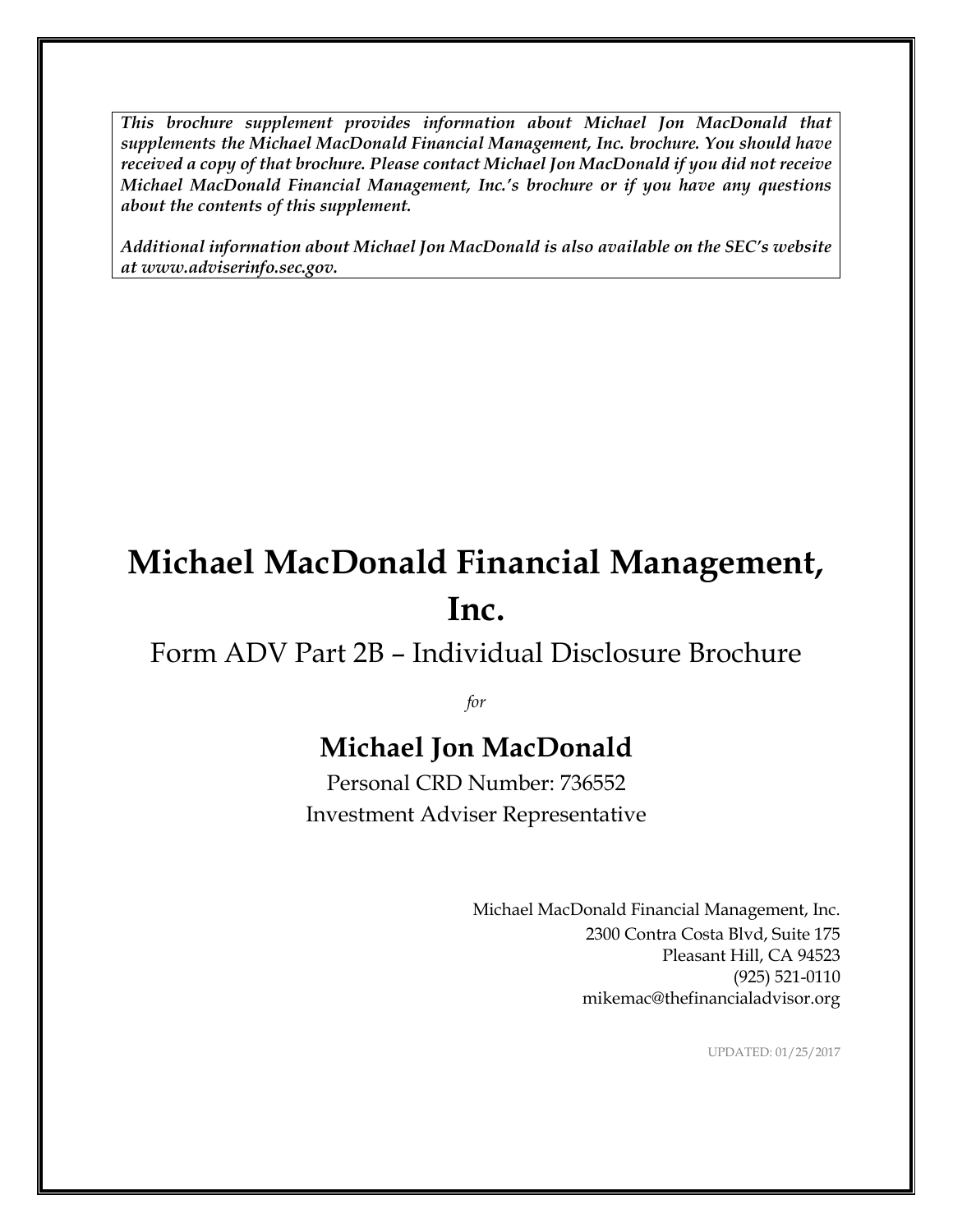## **Item 2: Educational Background and Business Experience**

| Name:                                                        | Michael Jon MacDonald                  | <b>Born:</b> 1954                                                                                                   |
|--------------------------------------------------------------|----------------------------------------|---------------------------------------------------------------------------------------------------------------------|
| <b>Educational Background and Professional Designations:</b> |                                        |                                                                                                                     |
| <b>Education:</b>                                            |                                        |                                                                                                                     |
|                                                              | BA Management, St Marys College - 1983 |                                                                                                                     |
| <b>Business Background:</b>                                  |                                        |                                                                                                                     |
|                                                              | $04/2001$ - Present                    | President & Chief Compliance Officer<br>Michael MacDonald Financial Management, Inc.                                |
|                                                              | 05/1984 - Present                      | <b>Insurance Broker</b><br>Michael J MacDonald Insurance Services                                                   |
|                                                              | 04/2012 - Present                      | Registered Representative\<br><b>Investment Advisor Representative</b><br><b>United Planners Financial Services</b> |
|                                                              | $01/1998 - 04/2012$                    | Registered Representative\<br><b>Investment Advisor Representative</b><br><b>Lincoln Financial Securities</b>       |
|                                                              | $01/1991 - 04/2012$                    | Registered Representitives<br>American Investors Company                                                            |
|                                                              | $03/1988 - 01/1998$                    | Registered Representitive<br><b>PMNR Securities Inc</b>                                                             |
|                                                              | 04/1987 - 12/1990                      | Registered Representative<br><b>Safeco Securities</b>                                                               |
|                                                              | 09/1981 - 11/1985                      | Registered Representative<br>Phoenix Equity Planning Co.                                                            |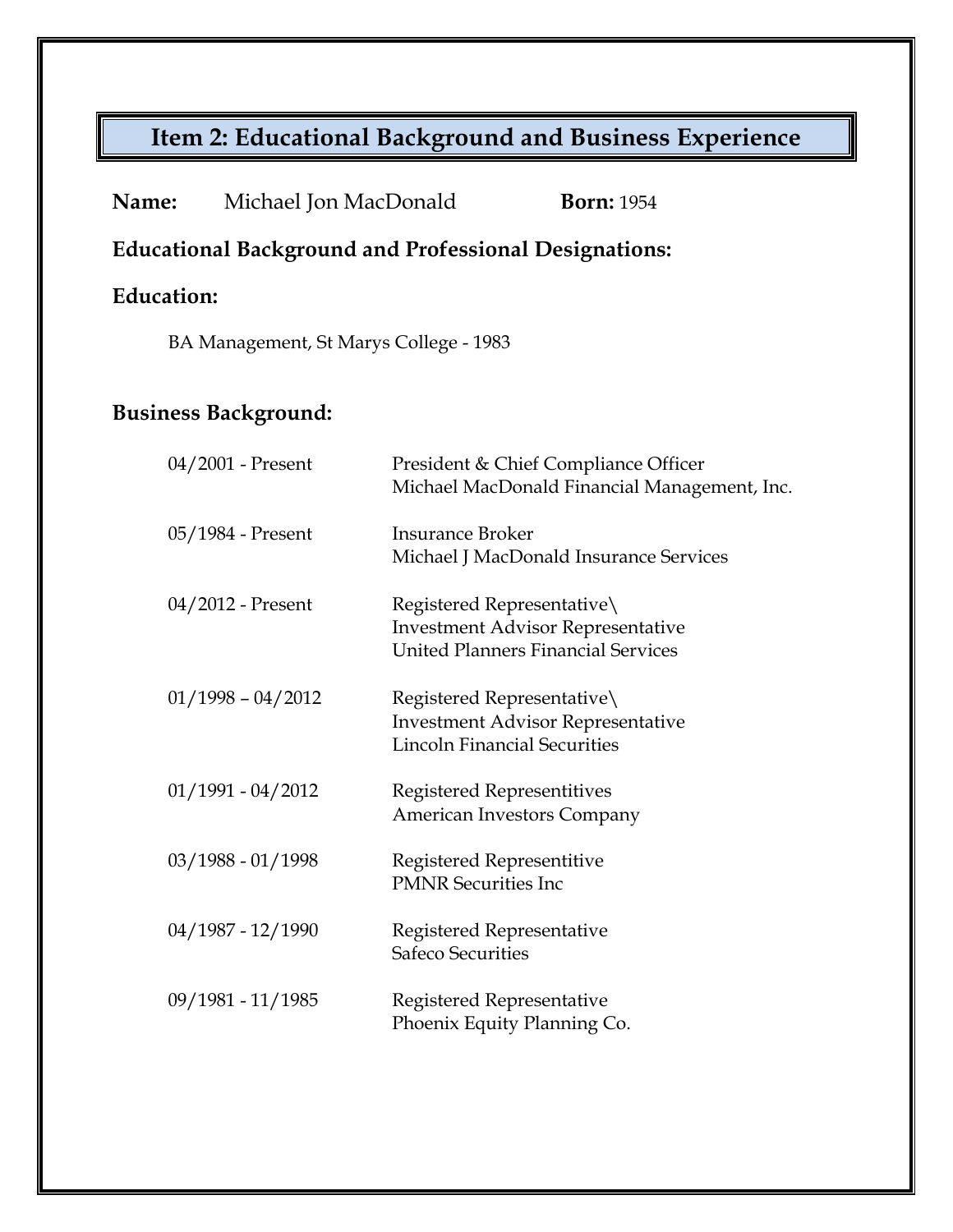#### **Item 3: Disciplinary Information**

There are no legal or disciplinary events that are material to a client's or prospective client's evaluation of this advisory business.

#### **Item 4: Other Business Activities**

Michael Jon MacDonald is a licensed insurance agent and owner of Michael J. MacDonald Insurance Services. From time to time, he will offer clients advice or products from this activity. Clients should be aware that these services pay a commission and involve a possible conflict of interest, as commissionable products can conflict with the fiduciary duties of a registered investment adviser. Michael MacDonald Financial Management, Inc. always acts in the best interest of the client; including in the sale of commissionable products to advisory clients. Clients are in no way required to implement the plan through any representative of Michael MacDonald Financial Management, Inc. in their capacity as a licensed insurance agent.

Michael Jon MacDonald is trustee of a self-directed employee/company's profit sharing plan. The trust is not a client of Michael MacDonald Financial Management, Inc.

#### **Item 5: Additional Compensation**

Michael Jon MacDonald does not receive any economic benefit from any person, company, or organization, other than Michael MacDonald Financial Management, Inc. in exchange for providing clients advisory services through Michael MacDonald Financial Management, Inc..

#### **Item 6: Supervision**

As the Chief Compliance Officer of Michael MacDonald Financial Management, Inc., Michael Jon MacDonald supervises all activities of the firm. Michael Jon MacDonald's contact information is on the cover page of this disclosure document. Michael Jon MacDonald adheres to applicable regulatory requirements, together with all policies and procedures outlined in the firm's code of ethics and compliance manual.